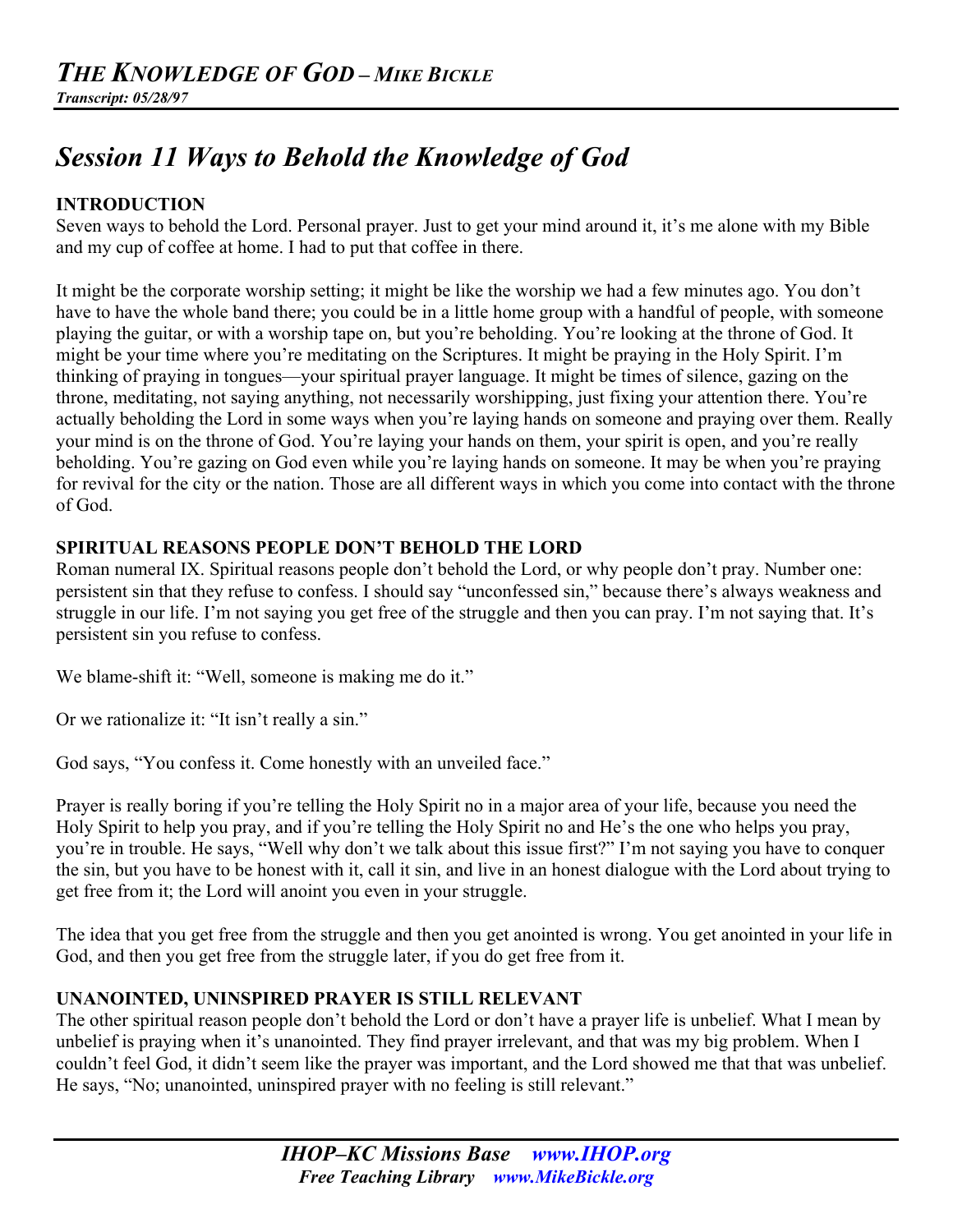When it connected with me that that was relevant, I said, "Well, I'll do it if it matters."

The Lord says, "You bet it matters. You just keep bringing your mind before Me and I'll take care of the inward stuff"

Unbelief is manifest in quitting, in living without consistency. People quit praying, not because they don't like God, but because they don't think their prayer matters. When you look at your life, when you quit praying consistently, it's because you thought, "Man, this is so boring and dead. It doesn't change me, so why bother with it?" That's the inconsistency that's rooted in unbelief.

God says, "Oh yes, it does. You behold the Lord like in a mirror. It can be dim, it can be faint, it can be at a distance, and I will change you in due time" (cf. 2 Cor. 3:18).

# **NATURAL REASONS PEOPLE DON'T BEHOLD THE LORD**

Roman numeral X. A moment ago, we talked about the spiritual reasons. These are the natural reasons why people don't pray. They don't ever schedule it; it's just that simple. I've been really committed to scheduling prayer. I believe in that very strongly. I don't always keep my schedule. I mean, maybe 70 percent of the time I keep it, and 30 percent of the time I don't. I roll over, turn the alarm off, and go back to sleep. Then the next day I say, "I'll start tomorrow," and sometimes I blow it. I say, "So what?" I don't think about blowing it, I don't beat myself up for blowing it; I forget it and say, "I'll start tomorrow. I'll do it tomorrow. I'll do it today. I'll do it some other time," but I do schedule it.

#### **YOU'LL RARELY PRAY IF YOU DON'T SCHEDULE IT**

It's important to schedule time with the Lord into your routine, and that schedule has to change in different seasons of your life according to different circumstances. I predict to you that you'll rarely ever pray if you don't schedule it.

Someone says, "I'll pray when the Lord moves me."

See, biblically that's not how it is. I mean, you do pray when the Lord moves you, but you don't only pray when He moves you. As a matter of fact, if you pray according to obedience, you'll be moved many more times. Rarely do I go into my prayer time feeling moved. "OK, I'm distracted; I'm tired; I'm mad about something. Here I am. OK, let's get this going, Lord."

It takes me a while to dial down. My mind is rambling and the Lord says, "That's all I asked you to do. Just look. Set your mind on Me. Take the Scriptures and do it."

So, schedule. Make a date with Jesus, and you won't keep it all the time, but you'll keep it more often than not. If you find you're always breaking it, then your schedule is too intensive, your standard is too high. Lower it so that you can succeed in it, and the hunger will grow. The hunger will grow. It doesn't have to be the same time every day. I pray early in the morning twice a week, one or two days in the afternoon, a few times late at night. Sometimes I do it even without scheduling it, but my point is this: some people think it has to be the same time every day. No; just be creative. Just have your date times with Jesus.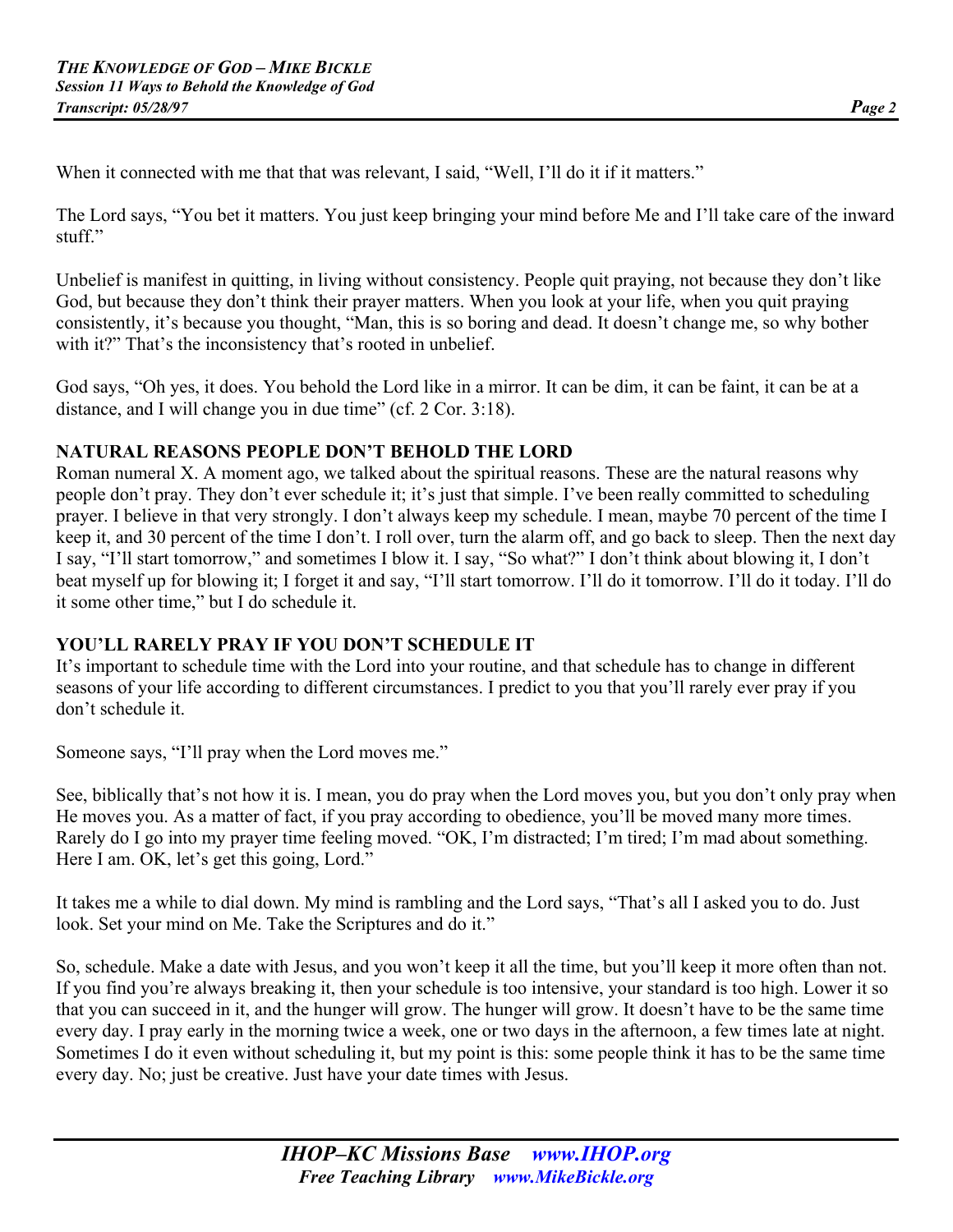#### **DEVELOPING A LANGUAGE TO EXPRESS OUR HEARTS**

One of the biggest reasons people don't pray? They don't have a vocabulary. They don't know what to say when they pray. Back in the early days when I was eighteen, nineteen, and twenty years old, I would complain to God, saying, "O God, none of this works." I said, "You made this thing so hard," and I started complaining to God. I said, "Lord, please help me to pray. Would You give me Your Spirit and help me to pray?" I felt a little anointing on it and I said, "Ooh!" and so I wrote that down: "Please help me to pray." Literally, whenever I felt anything that was better than boring—not that I felt power on it, but it wasn't boring—I would write it down. In those days, anything that was neutral was awesome. I would say, "That one didn't feel boring! I'll write that."

I was developing a language to express my heart. Over the course of a few years, I ended up with seventeen pages. I won't say it happened every day, but I did it almost daily. I would go through that prayer list. I would say the same phrases that worked one other time; sometimes they would be really boring and I would say them anyway. At least I had something to say, you know. It was better than the other years when I had nothing to say.

That prayer list grew and grew, and eventually I developed a vocabulary of expressing my heart to God. Then when I developed that vocabulary, it was amazing how much easier it was to pray when I actually had a scheduled place. I forgot to mention this: I actually found an environment in which I was comfortable. You know how different environments bother different people? I would go to the library. Believe it or not, my favorite place to read my Bible was the hospital. I would go up to the waiting room on the fifth floor, which was empty and closed. There was no one there. I had a nice lamp, good chairs, free coffee. I was one of those bums who never put a quarter in the cup; I just drank the coffee all day long, and uh… felt convicted about that, but the bathrooms were close, there were nice couches, lights, good air-conditioning, good coffee. I said, "This is phenomenal. There's no one calling, there are no phones." It was perfect.

Sometimes I would go to a park and stay in my car; sometimes I would go to a library, sometimes a hospital waiting room, because it was always a zoo at our office at the church; it was impossible. And then at home, you know, my wife and sons would say, "We'll let you pray! We'll leave you alone!" Then, every seventeen minutes, they would burst in again: "Just one minute! Could we ask you one question?"

I would say, "Quit asking me questions while I'm praying." Then I would get in the flesh or get mad for being interrupted. I said, "No, no. I have to get away from here. This isn't working." I would find a place that worked for me. There are all kinds of places that you can find that work for you.

#### **WHEN YOU VERBALIZE YOUR PRAYER, IT'S HARDER TO WANDER**

One more principle here under ten is, "Pray out loud." I don't mean loud; I mean even a whisper. I would whisper to keep my mind from wandering, because when you verbalize your prayer, just a little, your mind can't go somewhere else. Your mind can't go right if you're speaking out loud. Your mind follows your words. Now if you pray silently, your mind tends to wander. That was one of the most helpful things someone told me many years ago, and I really believe it. Pray in the Spirit. There are all of these things I would do out loud. There are times when you don't, but if your mind wanders, then do it.

#### **CULTIVATING DEEPER KNOWLEDGE AND PASSION FOR GOD**

OK. Roman numeral XI. Practical prayer categories to cultivate deeper knowledge and passion for God. I would ask for spiritual growth. I would ask Him, number one: "Fill me with qualities like love for God, compassion for people." These were the things I would put on my prayer list over the weeks. It's pretty simple stuff.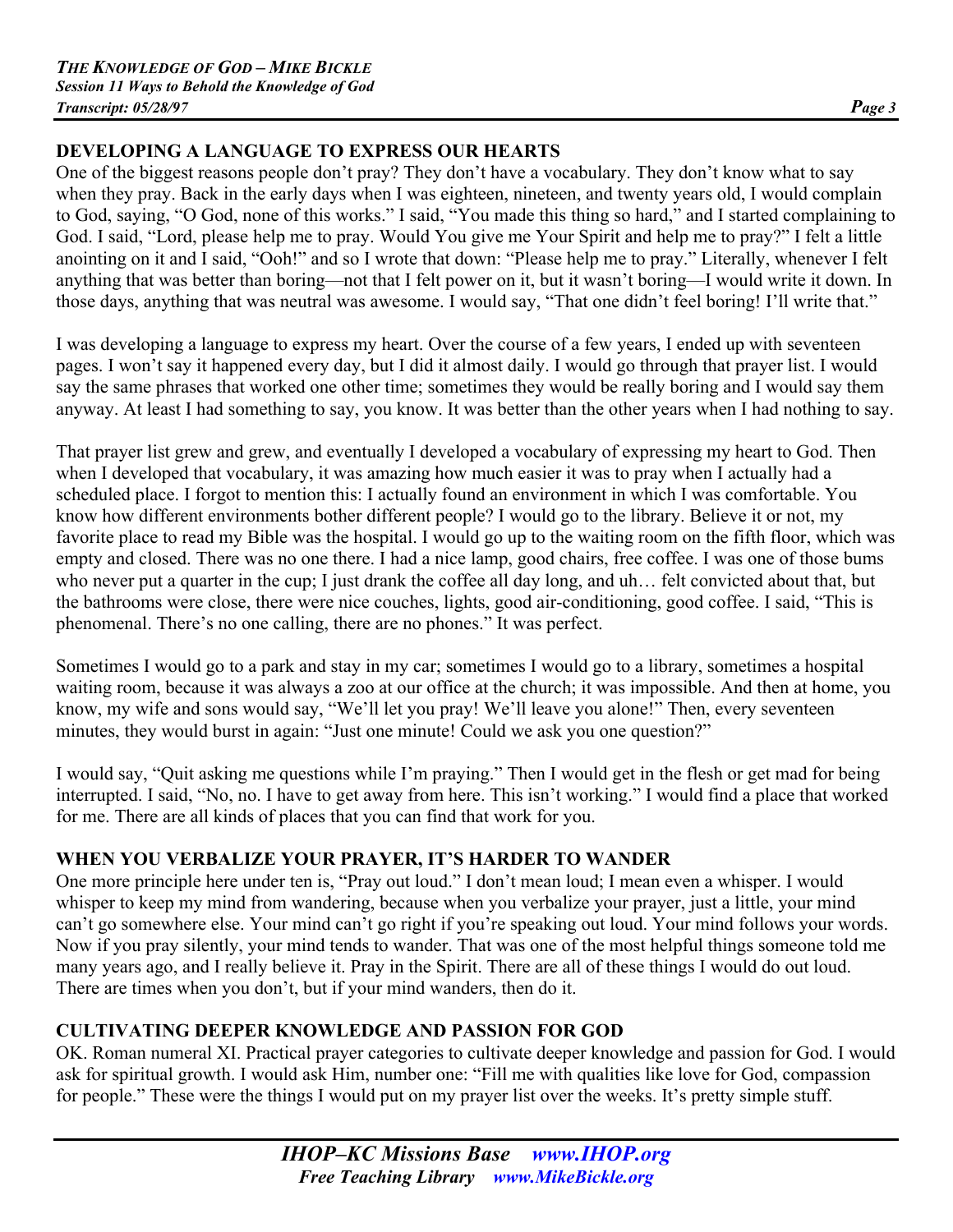Ask to be freed from negative bondages. Ask to be healed from abusive experiences. In other words, earnestly ask the Lord to help you in these areas. Talk to Him about it; He really will. I created a prayer list that I went through, I wouldn't say every day, but near daily. Sometimes I hit five or ten items on the prayer list in a row that were really boring. They were anointed a month ago, but I still did them because I couldn't figure out how to do it; so I did it anyway. If something had life on it, I stayed with it. If something didn't have life on it, I still did it for a second or two and then moved on to figure out what the Holy Spirit would register in my heart that day on my prayer list. Typically, I even got new sentences. Every day or so I got a new sentence or two and added it to my prayer list. It was really a wonderful romance of the Lord to learn and grow in prayer language. It took a few years to develop a real freedom in expressing my heart to God; it didn't come automatically at all. For some of you it might come a lot more quickly, but it took me a few years before I could speak my heart freely with clarity for any length of time.

So first I would pray for things that would help my spiritual growth. Next I would make declarations about God, declarations recognizing who He is: "Lord, You're filled with kindness for me." I would tell Him who He is towards me. I would declare things about Him, and sometimes they would be really anointed—I would say, "Wow, that's great"—and sometimes they weren't.

# **BLESSING HIS PERSONALITY AND HONORING HIS COMMANDMENTS**

Number two: I would declare gratitude and emphasize aspects of His personality: His passions, His pleasure towards me. I would say, "Oh, I thank You for Your passionate love for me. God, with gratitude I thank You that You like me so much." I would declare to God with gratitude how He felt about me.

Sometimes I would request more knowledge of Him. "Lord, fill me with knowledge of Yourself and who You are."

Page fifteen. One thing that I really enjoyed is what the Puritans used to call "sweet resolutions" to the Lord. I would set aside time and renew my intention to obey some of His commandments. I would list commandments, like bridling my tongue. I would say, "Lord, I make a sweet resolution; I renew my intention to obey You. I know I'll fail on this, but I resolve to obey His commands, to believe His promises." There are times for those resolutions of faith and obedience; there are times when you declare them to the Lord. Don't make vows and promises. I mean, be very, very careful on those.

Renew your intentions; sometimes the Lord will anoint them. It's sweet when that happens. When you partner with God in declaring who He is, when you tell Him you like Him, you recognize who He is. You renew your intentions; you make resolutions to give yourself to Him. The Holy Spirit loves that stuff.

# **"I HAVE SET THE LORD CONTINUALLY BEFORE ME"**

Number two: ask God to write His commands on your heart and mind (Heb. 10:16).

Number three: ask God to fill you with desire. That's really called, "Writing the Word of God on your heart." "Fill my heart with these desires."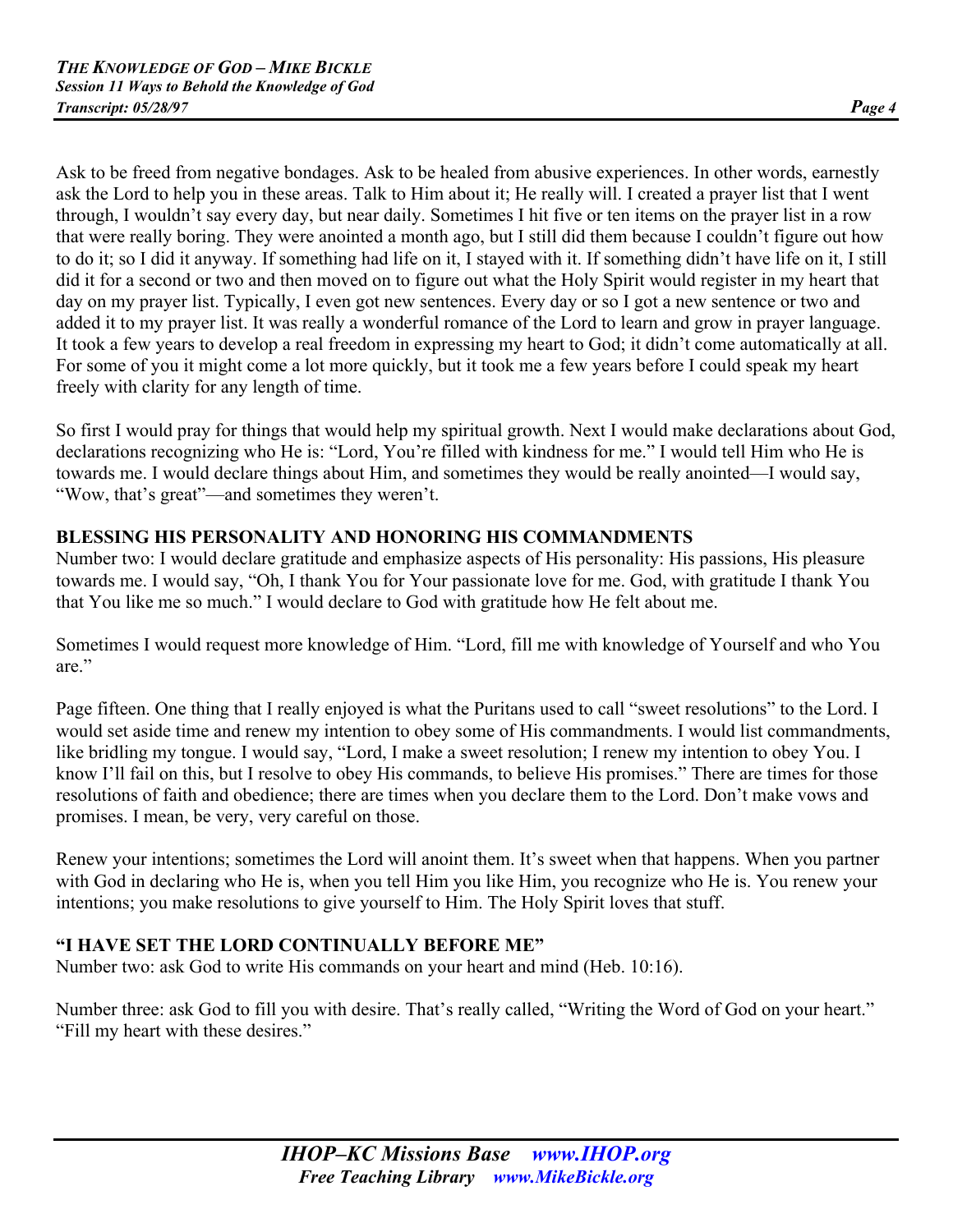Now, in this language of beholding the Lord, David said in Psalm 16, "I have set the Lord continually before me" (Ps. 16:8, NASB). There was the setting of the Lord; He said, "I set the Lord before me." There's a place without any feeling, where we set God before us when we meditate on the Word, etc.

David spoke of this again in Psalm 27. He said, "This one thing I have done all the days of my life" (Ps. 27:4, paraphrased). All the days of his life, from his youth to his old age, he beheld, he thought upon, he meditated on the beauty of the Lord. That was one of the number one keys to David's life. I'm sure it wasn't an automatic anointing, but he spent time meditating and thinking on the beauty of God's personality. That was one of the absolute keys to David's life. He said, "I did it all the days of my life. This is one thing I have always done." He says, "I've had bad seasons and good seasons. Sometimes I went to war, sometimes I didn't. Sometimes I worshiped in different ways, but one thing I always did, through all of the seasons, was to focus on the beauty of God's personality."

#### **JESUS WANTS US TO BEHOLD THE GLORY OF THE LORD, BOTH NOW AND FOREVER**

In Acts 2:25, Peter is quoting David and he says, "As David said, 'I'm always beholding the Lord'" (Acts 2:25, paraphrased). Now the point I'm making here is this: it's that setting of your mind. It's a biblical thing to do if you feel nothing.

In John 17:24 Jesus asked the Father that believers may experience the nearness of God now and in eternity, so that we might experientially behold His glory. Remember from the other day, Jesus said, "I want them to behold My glory that where I am they would be with Me also, that they would behold My glory" (Jn. 17:24, paraphrased).

He wants us to behold His Glory in the eternal city, of course, but we can behold the glory of the Lord even now in this age. That's the very phrase that Paul uses in 2 Corinthians 3:18. I'll read this passage to you again phrase by phrase, and I trust that you'll have ideas behind each one.

"But we all"—not just the preachers, not the just the prophets, not just the famous mystics of history, everyone, the everyday common people—"with unveiled face"—with honesty, transparency, confidence in mercy—are beholding. We're looking; we're setting our mind, as in a mirror. It's dim; it's faint. We don't feel anything; we're thinking on the knowledge of God's personality, the throne of God, who He is. What's happening is that now God is doing His part. He's transforming us. There's a supernatural activity of the Lord. We're being brought into the image of Jesus. It's happening little by little—subtle steps, inching forward. "Glory to glory" means the subtle experiences as well as the great ones, and it's the Holy Spirit who does it. It isn't your discipline that makes it happen. You're not disqualified because you have a wrong temperament.

You say, "Well, I don't have a passionate temperament." You're not disqualified because of your past record of sin or because of your present bondage. It's the Spirit who will do it if you'll set your mind before Him.

Amen. Let's stand.

#### **MINISTRY TIME**

We'll actually talk on more specifics tomorrow. This is an introduction on specifics.